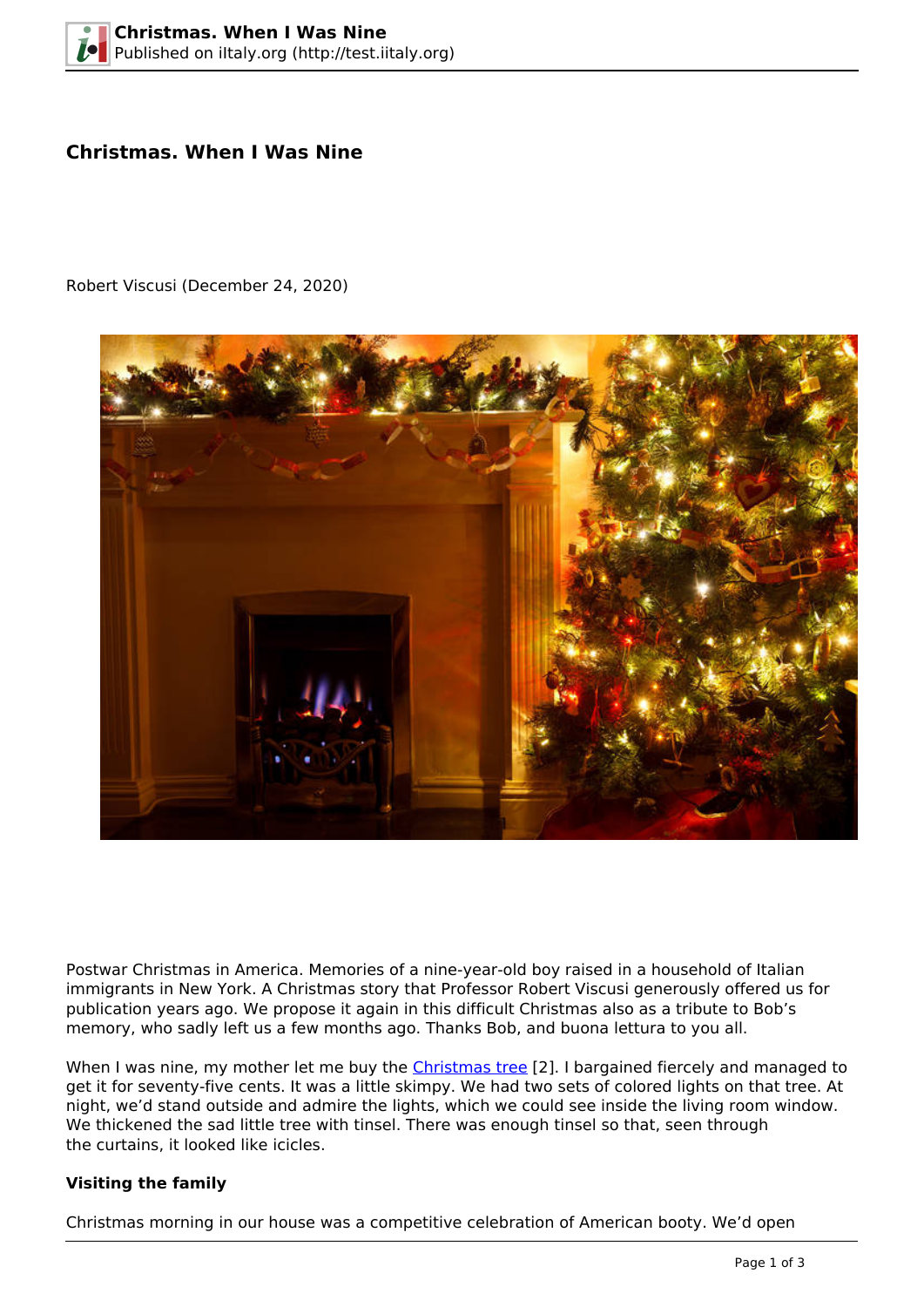

presents in the early morning, making as big a mess as we could with all the wrapping paper. Then we'd begin the round of visits to my father's brother's house, my little sister's godmother's house, my big sister's boyfriend's house, my mother's sister's house, and during the course of the morning all these people would also visit us in our house. During these visits, the hosts would provide cookies, coffee, whiskey, brandy, cake, pizzelle, and they would also display their gifts: baseball mitt, winter coat, board game, fur-lined mittens, sled, bike, camera with strap, plastic purse with strap, sweater, waffle iron, toaster, flashlight, remote-control car or motorboat or airplane, machine gun. The showing of these items was a serious ritual, as each gift had been restored to the box it came in from Namm's or Loeser's or Macy's or Gimbel's and needed to be extracted, held up for admiration around the circle, and then folded or turned off or dismantled and returned to the box so that the same procedure could be repeated when the next troupe of cousins tumbled in through the kitchen door. Each of these shows was an ordeal of competitive feelings and cognitive skills, as one would assess the value in dollars and cents of every gift, add up the prices, comparing the totals per person and per family. The champion was always my father's brother's daughter, an only child with a German mother and a very well-paid father who doted on her. One Christmas morning she found a brand-new piano with a big shiny red bow on it, which pretty much flattened every other price list for the rest of the day.

### **My mother's Abruzzese clan**

Christmas afternoon turned towards Italy. Here we managed to even the score. The German part of the family was small, but my mother's Abruzzese clan had twenty people in it, and we were always together on Sundays anyway. On Christmas, we would have a big turkey or ham or roast beef, with many vegetables and sauces, just like the people on the cover of the Saturday Evening Post, but all this was really in the nature of an afterthought. The real action was the appetizers and the pasta[. Gnocchi](http://en.wikipedia.org/wiki/Gnocchi) [3]. [Ravioli](http://en.wikipedia.org/wiki/Raviol) [4]. [Ragù](http://en.wikipedia.org/wiki/Rag%C3%B9) [5]with meatballs and pork [braciole](http://en.wikipedia.org/wiki/Braciola) [6]. Plenty of red wine on the table for the men. Plenty of bright colored soda water for us. Mission Orange or Grape or Sarsaparilla. In later years, we turned to soup with chicken and [acini di pepe](http://en.wikipedia.org/wiki/Acini_di_pepe) [7]. But we were by then getting a little refined. When I was a child it was all heavy pasta, handmade the day before by my mother's mother, a magnificent cook whose powerful arms made it clear that the kitchen was a place of actual work.

#### **The Holy Mass**

There was also church. We'd squeeze that in someplace. Usually at 9 in the morning, sometimes at midnight mass. Only the children. In my family, grownups did not go to church because it was not meant for serious persons.

### **Being G. I. Joe**

Our Christmases always had the same theme. Plenty. Plenty of plenty. And more than plenty of plenty more. We knew dimly that our cousins in Italy were scratching to survive. We ignored our own sacrifices. We were so happy to be in America it was as if we had erected our skinny Christmas tree inside a B-52. After dinner, we'd take out toy planes and bazookas and fight the battle of Iwo Jima all over again, struggling to plant a flag between the back cushions of the couch or, if the weather was mild, on the top of the huge woodpile out back. We would flip a coin to decide who would have to be the Japanese, because the G.I.s always won.

Robert J. Viscusi. Professor and Executive Officer for the Wolfe Institute for Humanities English. ( (April 4, 1941 - January 19, 2020)

**Source URL:** http://test.iitaly.org/magazine/focus/op-eds/article/christmas-when-i-was-nine-0